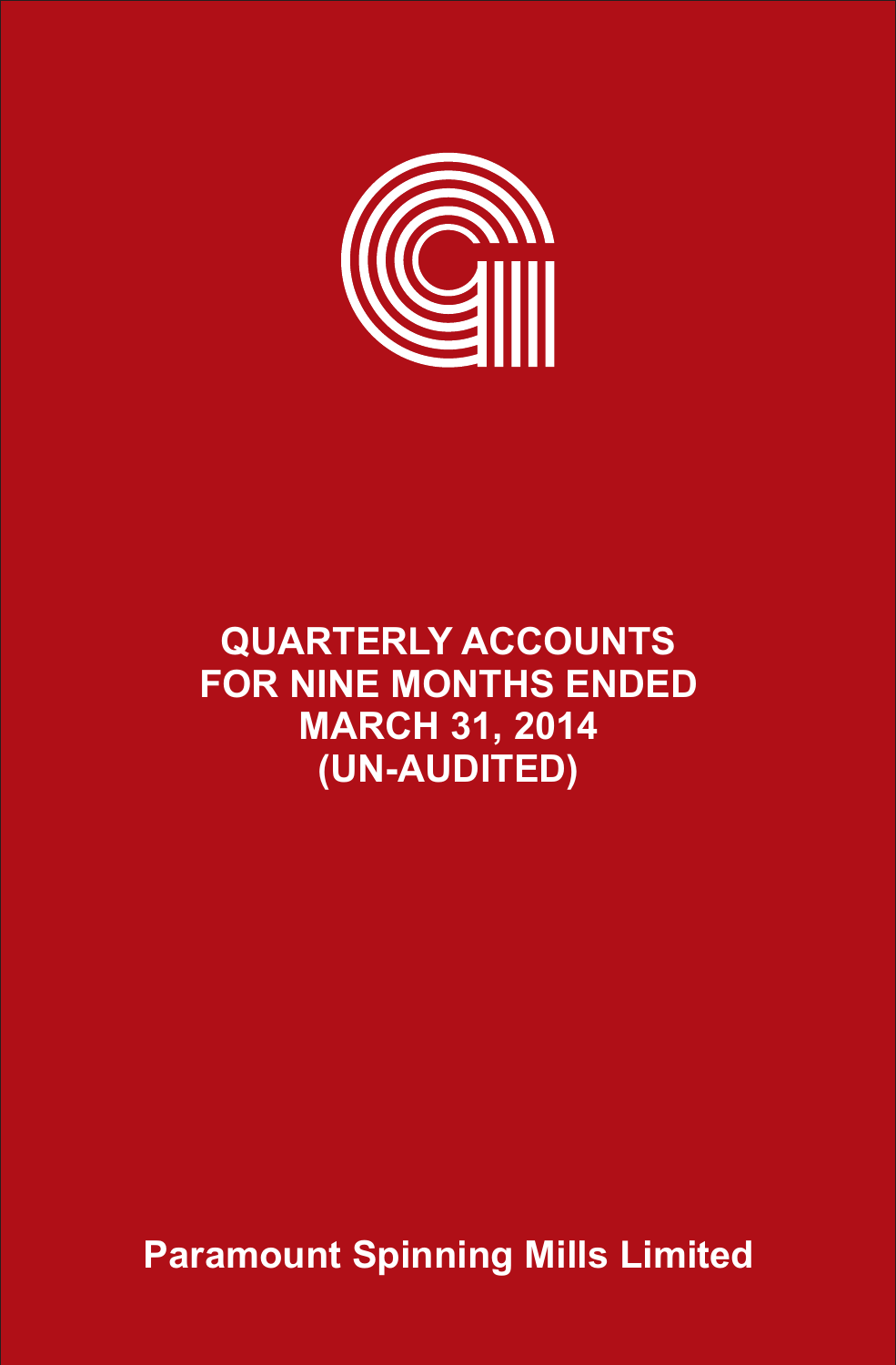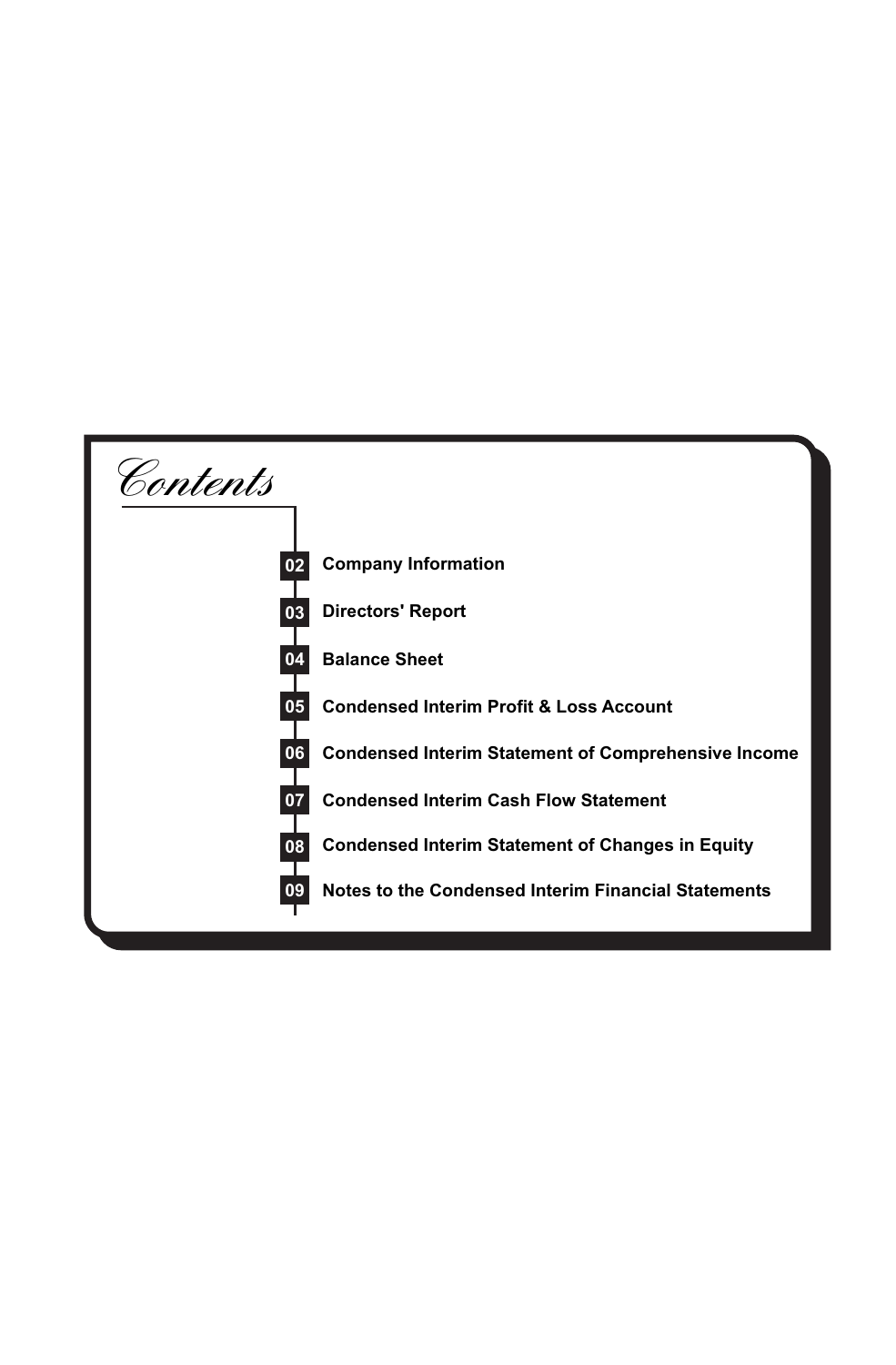# **Company Information**

| <b>BOARD OF DIRECTORS</b>                                    | Mr. Sohail Magsood<br>(Chairman)<br>Mr. Tanveer Ahmed<br>(Chief Executive)<br>Mr. Dr. Ali Afzal Sheikh<br>Mr. Riaz Ahmed<br>Mr. Muhammad Shafiq<br>Mr. Muhammad Salman Husain Chawala (NIT Nominee)<br>Mr. Muhammad Maqbool Anjum |
|--------------------------------------------------------------|-----------------------------------------------------------------------------------------------------------------------------------------------------------------------------------------------------------------------------------|
| <b>AUDIT COMMITTEE</b>                                       | Mr. Muhammad Maqbool Anjum (Chairman)<br>Mr. Muhammad Shafiq<br>Mr. Sohail Magsood                                                                                                                                                |
| <b>HUMAN RESOURCE &amp; REMUNERATION</b><br><b>COMMITTEE</b> | Mr. Muhammad Shafiq (Chairman)<br>Mr. Tanveer Ahmed<br>Mr. Sohail Magsood                                                                                                                                                         |
| <b>CHIEF FINANCIAL OFFICER</b>                               | Mr. Nasir Mahmood                                                                                                                                                                                                                 |
| <b>COMPANY SECRETARY</b>                                     | Mr. Javaid Iqbal                                                                                                                                                                                                                  |
| <b>AUDITORS</b>                                              | M/s. Hameed Chaudri & Co. Chartered Acountants Karachi                                                                                                                                                                            |
| <b>LEGAL ADVISOR</b>                                         | M/s. A.K. Brohi & Company-Advocate                                                                                                                                                                                                |
| <b>TAX CONSULTANT</b>                                        | M/s. Sharif & Company-Advocate                                                                                                                                                                                                    |
| <b>SHARE REGISTRAR OFFICE</b>                                | M/s. Hameed Majeed Associates (Pvt) Ltd.<br>Karachi Chamber<br>Hasrat Mohani Road Karachi<br>Ph. 32424826, 32412754, Fax. 32424835                                                                                                |
| <b>REGISTERED OFFICE</b>                                     | 2nd Floor Finlay House I.I. Chundrigar Road, Karachi                                                                                                                                                                              |
| <b>REGIONAL OFFICE</b>                                       | 2nd Floor, Garden Heights, 8 Aibak Block, New Garden Town, Lhr.                                                                                                                                                                   |
| <b>MILLS</b>                                                 | S.I.T.E. Kotri, Raiwind                                                                                                                                                                                                           |
| <b>WEB PRESENCE</b>                                          | www.gulshan.com.pk                                                                                                                                                                                                                |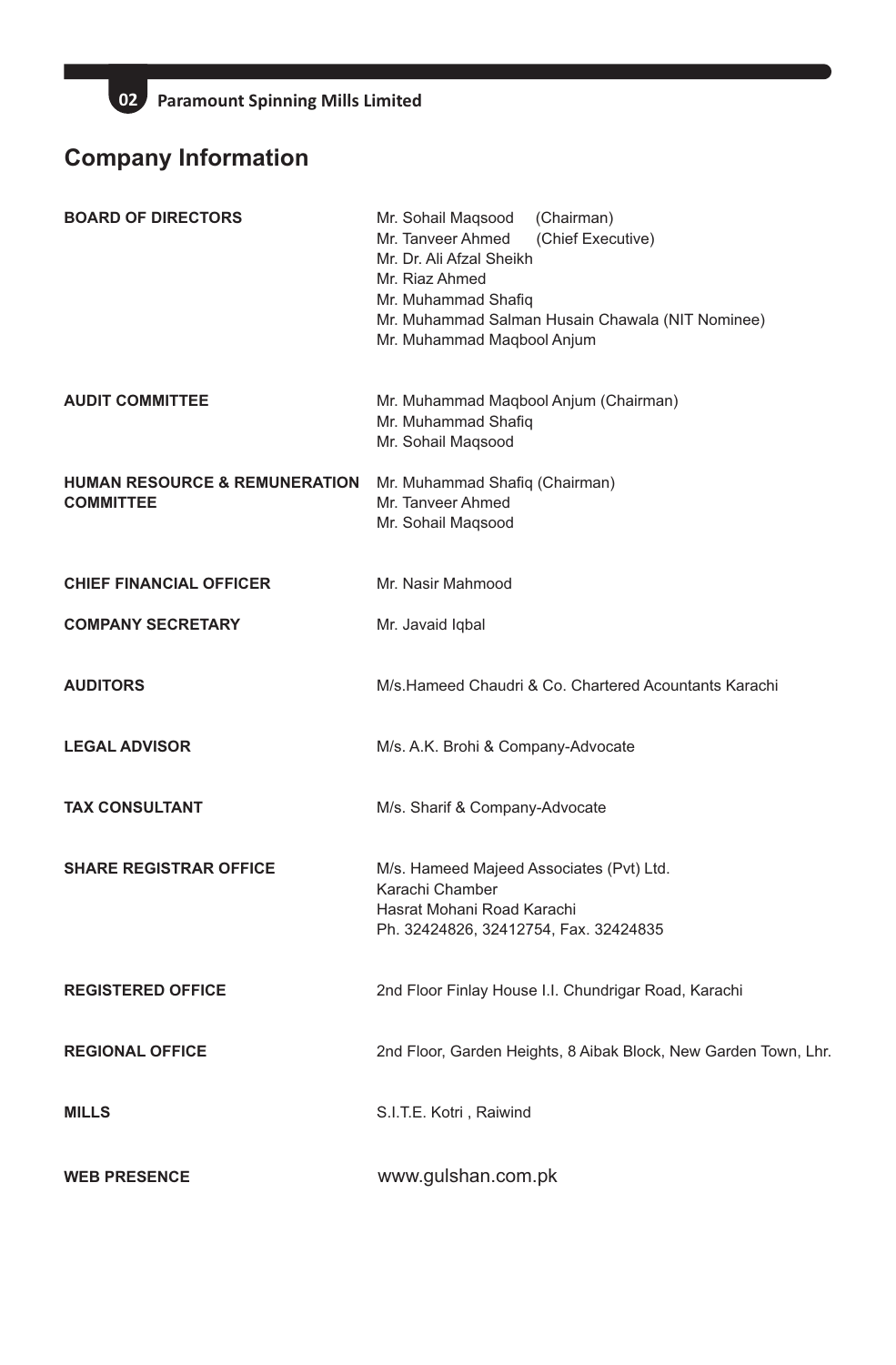# **Director's Report to Shareholders**

The Directors of your Company are pleased to present unaudited financial statements of the Company for the half year ended March 31, 2014.

### **Financial Results**

| <b>Operating Indicators</b> | <b>Nine Months Ended</b><br>March 31, 2014<br><b>Rupees</b> | <b>Nine Months Ended</b><br>March 31, 2013<br><b>Rupees</b> |
|-----------------------------|-------------------------------------------------------------|-------------------------------------------------------------|
| Sales                       | 2,094,303,085                                               | 1,905,519,421                                               |
| Gross (loss) / Profit       | (199, 340, 163)                                             | (104, 885, 662)                                             |
| Pre Tax (loss) / Profit     | 406.831.698                                                 | (381, 331, 982)                                             |
| Provision for Taxation      | 22,075,442                                                  | 19,055,194                                                  |
| Earnings / (loss) Per Share | 22.17                                                       | (23.07)                                                     |

The period under review has also been proved difficult period though financial position of the Company is gradually improving. Severe energy crises coupled with on-going financial impediments have obstructed the optimum utilization of production capacities. The main reason for this underutilization has been non-availability of working capital facilities and resultantly the Company could not efficiently purchase sufficient raw material to run the installed capacities at optimum level. We were bound to arrange third party processing in order to keep our production units operational.

The Company had to operate in an increasingly competitive global textile market when local cost of operations has continued to go up due to increased utility cost and inflationary pressures. Inflationary pressures burdened our cost of production despite Company's efforts to mitigate the effect by implementation of several cost cutting measures. Persistent and unprecedented energy crisis in the Country compelled the Company to generate required energy through higher cost substitutes.

We have been conscious of the issues that are affecting our profitability and are committed to plans to turn Company into profit by implementing the restructuring process for better financial position, strengthening our operations through proficient acumen, improving manufacturing processes and offering better service to our customers.

The debt amortization profile, higher interest cost and associated liquidity problems have forced the company to initiate restructuring of its debt obligations subject to reconciliation of financial obligations to ensure continued timely discharge of its commitments to its lenders. The company has initiated the debt restructuring process with the help of the key lending financial institutions. In this regard restructuring plan/terms are in process of finalization and majority of financial institutions have agreed in principle to the restructuring process. Once achieved it would improve the company's financial health and liquidity of the Company

# **Future Outlook:**

We have been conscious of the issues that are affecting our profitability and are committed to plans to turn Company into profit by implementing the restructuring process (which is at advance stage) for better financial position, strengthening our operations through proficient acumen, improving manufacturing processes and offering better service to our customers. Moreover, present trend of increase in inflation, unpredictable abnormal hike in power costs and load shedding are likely to continue. All these factors may affect the profitability for the next quarter. In spite of these circumstances, the Management would be putting its best efforts to ensure continued growth, operational efficiency and optimum results for the Company and its valued stakeholders.

### **Acknowledgement:**

We appreciate the efforts and with thanks place on record the continued support extended to us by our customers, suppliers and bankers. The valuable services rendered by our team of employees are gratefully acknowledged.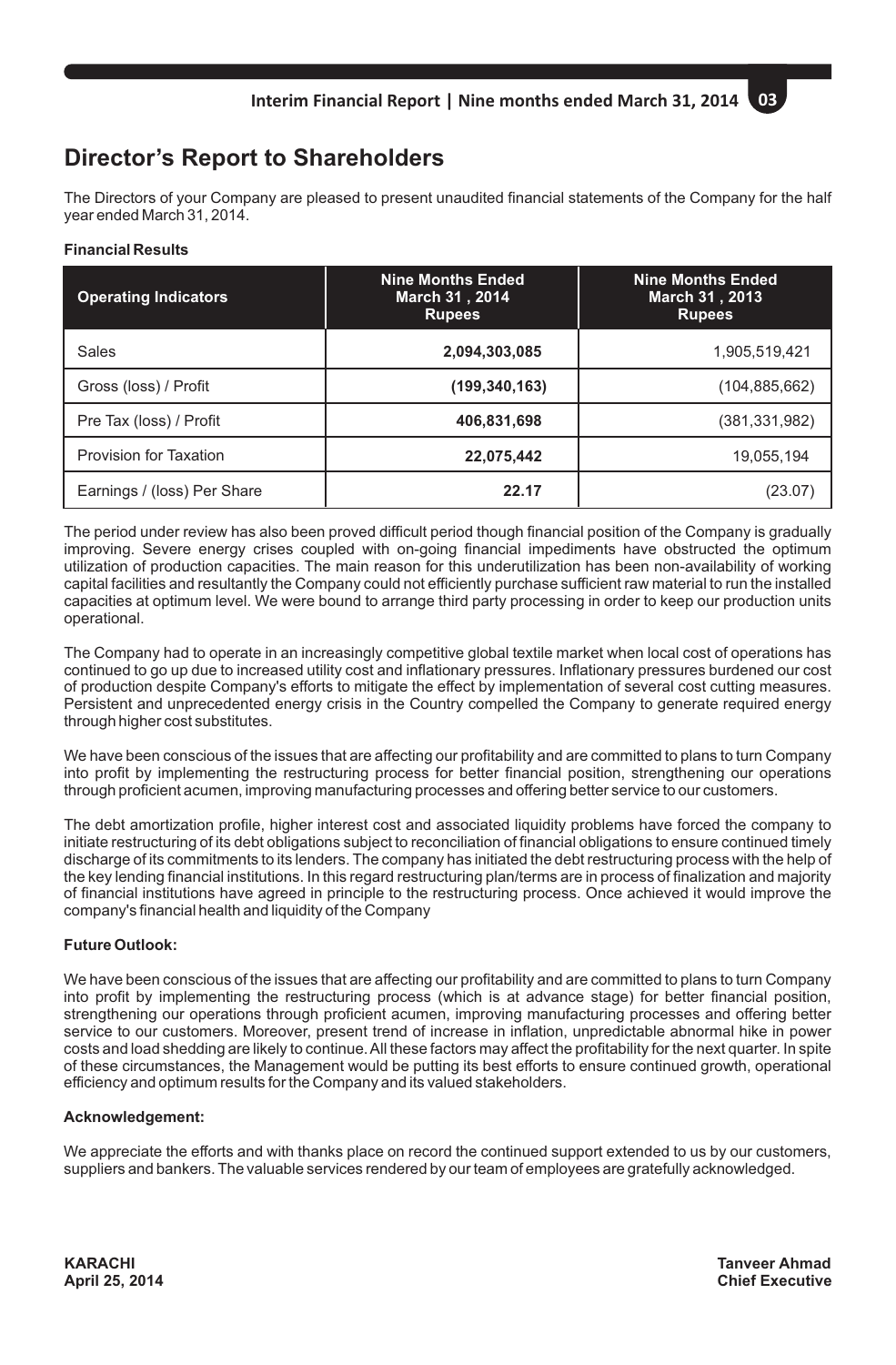

# **Condensed Interim Balance Sheet as at March 31, 2014**

|                                                     |                | Un-audited<br>March 31,<br>2014  | Audited<br>June 30,<br>2013 |
|-----------------------------------------------------|----------------|----------------------------------|-----------------------------|
| <b>ASSETS</b>                                       | <b>Note</b>    | --------------Rupees------------ |                             |
| Non current assets                                  |                |                                  |                             |
| Property, plant and equipment                       | 5              | 2,377,021,012                    | 2,410,718,695               |
| Long term investments                               | 6              |                                  | 55,066,672                  |
| Long term loans                                     |                | 362,752                          | 794,000                     |
| Long term deposits                                  |                | 3,938,190                        | 3,938,190                   |
|                                                     |                | 2,381,321,954                    | 2,470,517,557               |
| <b>Current assets</b>                               |                |                                  |                             |
| Stores, spare parts and loose tools                 |                | 49,532,478                       | 62,875,784                  |
| Stock-in-trade                                      | $\overline{7}$ | 549,894,905                      | 685,540,359                 |
| Trade debts                                         |                | 52,179,499                       | 163,189,475                 |
| Loans and advances                                  |                | 55,348,257                       | 52,796,191                  |
| Short term deposits                                 |                | 3,856,903                        | 4,373,703                   |
| Short term investment                               | 8              | 26,379,840                       |                             |
| Accrued mark-up / interest                          |                | 528,493                          | 748,260                     |
| Other receivables                                   |                | 163,564,203                      | 155,860,702                 |
| Cash and bank balances                              |                | 14,921,617                       | 12,833,924                  |
|                                                     |                | 916,206,196                      | 1,138,218,398               |
| <b>Total assets</b>                                 |                | 3,297,528,150                    | 3,608,735,955               |
| <b>EQUITY AND LIABILITIES</b>                       |                |                                  |                             |
| Share capital and reserves                          |                |                                  |                             |
| Authorised capital                                  |                |                                  |                             |
| 25,000,000 (June 30, 2013: 25,000,000) ordinary     |                |                                  |                             |
| shares of Rs.10 each                                |                | 250,000,000                      | 250,000,000                 |
| Issued, subscribed and paid-up capital              |                |                                  |                             |
| 17,352,329 (June 30, 2013: 17,352,329) ordinary     |                |                                  |                             |
| shares of Rs.10 each                                |                | 173,523,290                      | 173,523,290                 |
| Reserves                                            |                | 475,400,000                      | 475,400,000                 |
| <b>Accumulated loss</b>                             |                | (2,381,612,633)                  | (2,798,842,238)             |
|                                                     |                | (1,732,689,343)                  | (2, 149, 918, 948)          |
| Surplus on revaluation of operating fixed assets    |                | 1,548,028,113                    | 2,309,615,641               |
| Sub-ordinate loan                                   |                | 175,000,000                      | 175,000,000                 |
| <b>Non current liabilities</b>                      |                |                                  |                             |
| Long term finances                                  | 9              |                                  |                             |
| Liabilities against assets subject to finance lease | 9              |                                  |                             |
| Staff retirement benefit                            |                | 64,538,040                       | 58,119,074                  |
| Deferred taxation                                   |                | 146,217,751                      | 137,549,385                 |
|                                                     |                | 210,755,791                      | 195,668,459                 |
| <b>Current liabilities</b>                          |                |                                  |                             |
| Trade and other payables                            | 10             | 977,486,443                      | 884,835,080                 |
| Accrued mark-up / interest                          | 11             | 8,710,413                        | 12,409,362                  |
| Short term borrowings                               | 12             | 1,837,551,634                    | 1,901,187,764               |
| Current portion of non-current liabilities          | 13             | 259,278,022                      | 261,257,004                 |
| Taxation                                            |                | 13,407,077                       | 18,681,593                  |
|                                                     |                | 3,096,433,590                    | 3,078,370,803               |
| <b>Contingencies and commitments</b>                | 14             |                                  |                             |
| <b>Total equity and liabilities</b>                 |                | 3,297,528,150                    | 3,608,735,955               |

 The annexed notes 1 to 21 form an integral part of this condensed interim financial information.

**Chief Executive TANVEER AHMED SOHAIL MAQSOOD**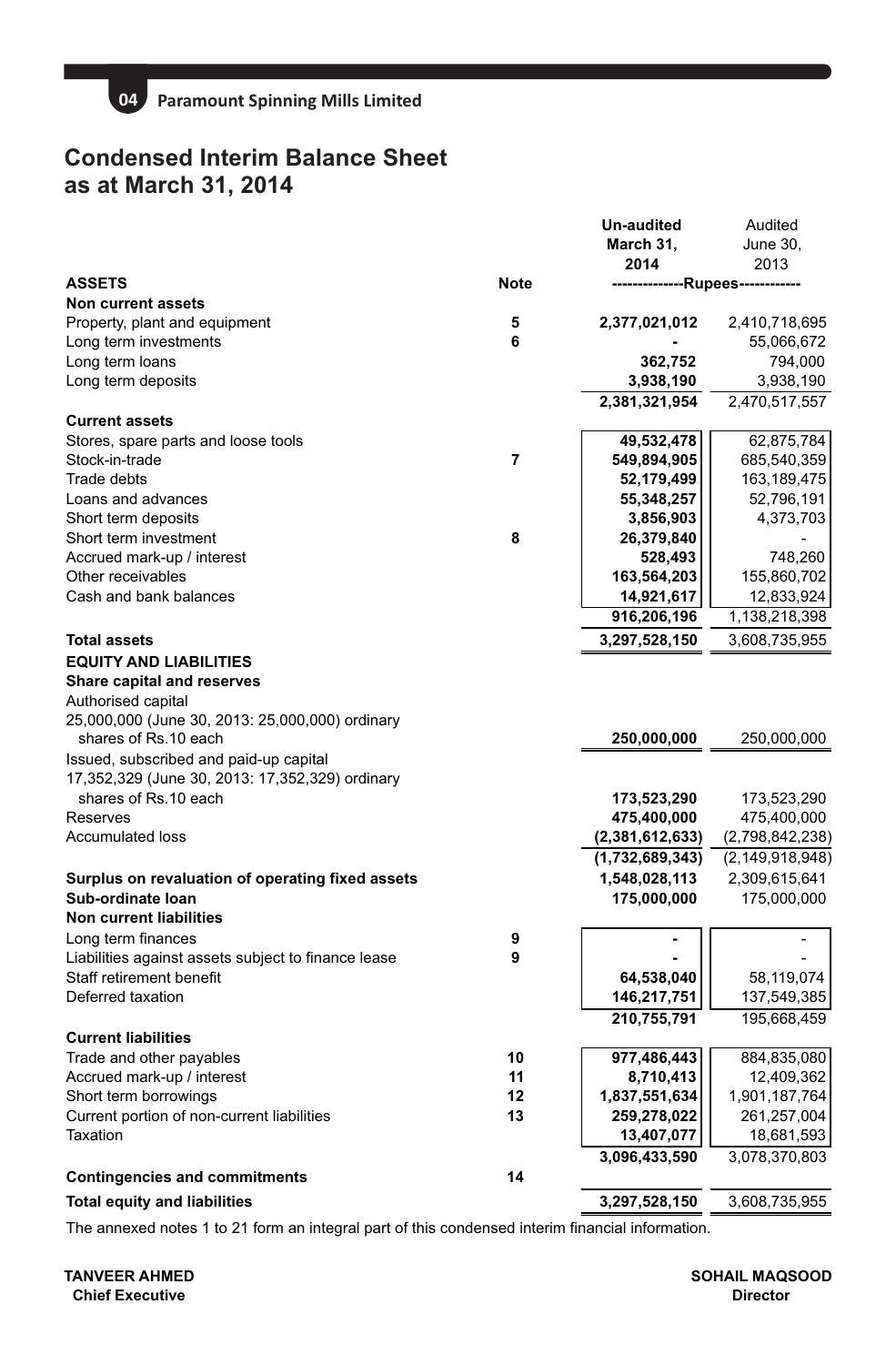# **Condensed Interim Profit and Loss Account (Un-audited) for the nine months ended March 31, 2014**

|                                          |             | <b>Quarter ended</b> |                    | <b>Nine Months ended</b> |                   |  |
|------------------------------------------|-------------|----------------------|--------------------|--------------------------|-------------------|--|
|                                          |             | March 31,<br>2014    | March 31,<br>2013  | March 31,<br>2014        | March 31,<br>2013 |  |
|                                          | <b>Note</b> |                      | ------ Rupees ---- |                          |                   |  |
| Sales - net                              |             | 664,445,539          | 670,618,688        | 2,094,303,085            | 1,905,519,421     |  |
| Cost of sales                            | 15          | 801,292,575          | 640,782,170        | 2,293,643,248            | 2,010,405,084     |  |
| Gross Profit / (loss)                    |             | (136, 847, 036)      | 29,836,519         | (199, 340, 163)          | (104, 885, 662)   |  |
| Distribution cost                        |             | 19,437,473           | 21,252,214         | 79,442,949               | 73,931,972        |  |
| Administrative expenses                  |             | 28,257,317           | 17, 153, 349       | 68,261,023               | 58,201,451        |  |
| Other expenses                           |             | (4, 466, 165)        |                    |                          | 17,555,474        |  |
| Other income                             | 16          | (2,516,079)          | (81, 673)          | (795, 632, 315)          | (63, 241, 065)    |  |
|                                          |             | 40,712,546           | 38,323,891         | (647, 928, 344)          | 86,447,832        |  |
| Profit / (loss) from operations          |             | (177, 559, 581)      | (8,487,372)        | 448,588,181              | (191, 333, 495)   |  |
| Finance cost                             |             | 9,741,745            | 18, 151, 728       | 26,502,365               | 43,486,706        |  |
|                                          |             | (187, 301, 326)      | (26, 639, 100)     | 422,085,816              | (234, 820, 201)   |  |
| Share of loss of Associated<br>Companies |             |                      | (25, 269, 670)     | (15, 254, 118)           | (146, 511, 781)   |  |
| Profit / (loss) before taxation          |             | (187, 301, 326)      | (51,908,770)       | 406,831,698              | (381, 331, 982)   |  |
| Taxation                                 |             |                      |                    |                          |                   |  |
| - current                                |             | 4,090,205            | 5,807,591          | 13,407,077               | 19,055,194        |  |
| - deferred                               |             |                      |                    | 8,668,366                |                   |  |
|                                          |             | 4,090,205            | 5,807,591          | 22,075,442               | 19,055,194        |  |
| Profit / (loss) after taxation           |             | (191,391,531)        | (57, 716, 361)     | 384,756,256              | (400, 387, 176)   |  |
| Earnings / (loss) per share              |             |                      |                    |                          |                   |  |
| - basic and diluted                      |             | (11.03)              | (3.33)             | 22.17                    | (23.07)           |  |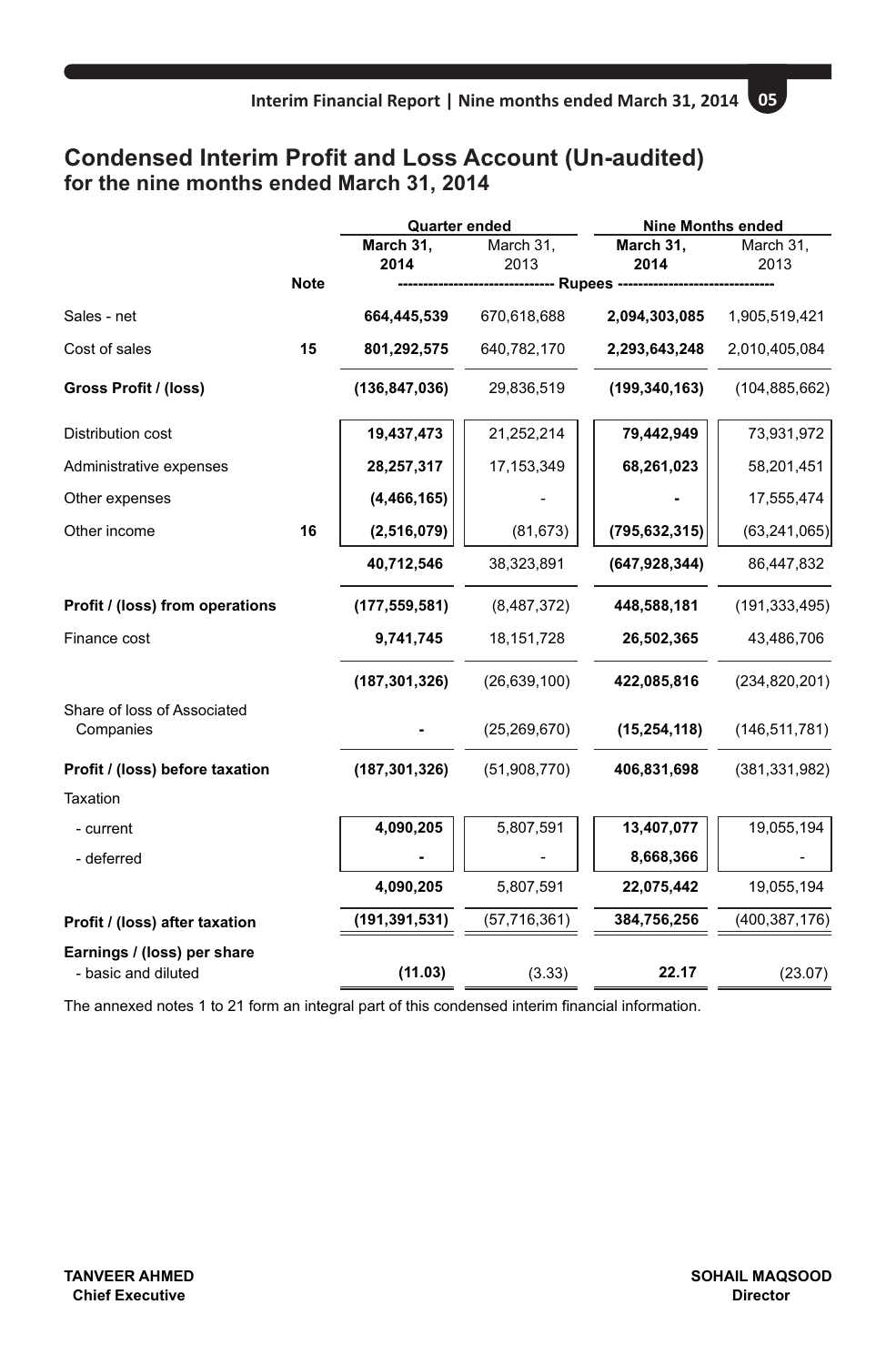

# **Condensed Interim Statement of Comprehensive Income (Un-audited) for the nine months ended March 31, 2014**

|                                | Quarter ended   |                |                          | Nine Months ended |  |
|--------------------------------|-----------------|----------------|--------------------------|-------------------|--|
|                                | March 31,       | March 31,      | March 31,                | March 31,         |  |
|                                | 2014            | 2013           | 2014                     | 2013              |  |
|                                |                 |                | Rupees --                |                   |  |
| Profit / (loss) after taxation | (191, 391, 531) | (57, 716, 361) | 384.756.256              | (400, 387, 176)   |  |
| Other comprehensive income     |                 |                | $\overline{\phantom{a}}$ |                   |  |
| Total comprehensive income /   |                 |                |                          |                   |  |
| (loss) for the period          | (191,391,531)   | (57, 716, 361) | 384,756,256              | (400, 387, 176)   |  |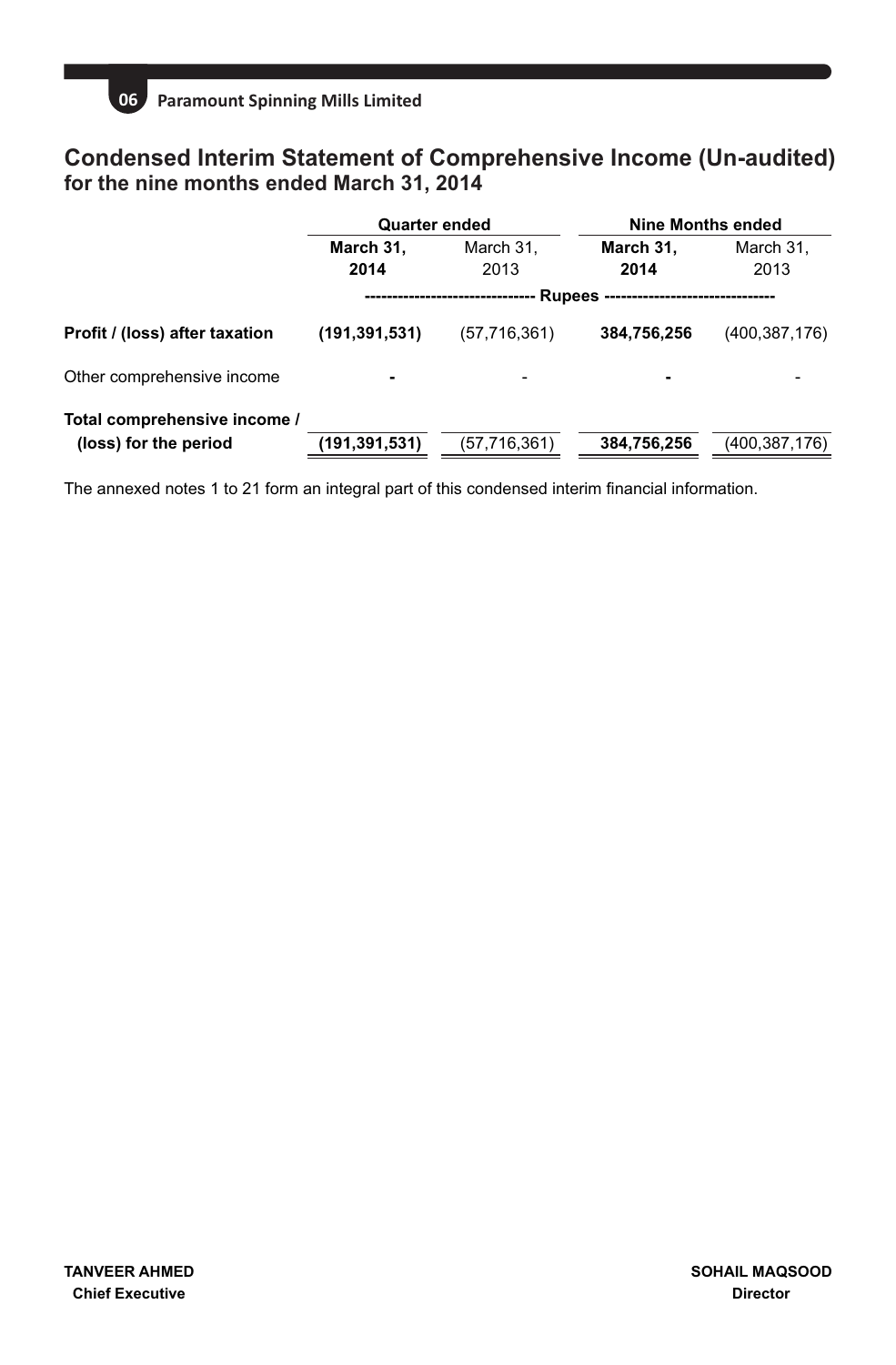# **Condensed Interim Cash Flow Statement (Un-audited) for the nine months ended March 31, 2014**

|                                                        |             | <b>Nine Months ended</b> |                          |
|--------------------------------------------------------|-------------|--------------------------|--------------------------|
|                                                        |             | March 31,                | March 31,                |
|                                                        |             | 2014                     | 2013                     |
| <b>CASH FLOWS FROM OPERATING ACTIVITIES</b>            | <b>Note</b> |                          | --------Rupees---------- |
| Cash generated from operations                         | 17          | 48,928,564               | (151, 700)               |
| Interest received                                      |             | (30, 201, 313)           | (53,885,220)             |
| Interest paid                                          |             | 525,493                  | 102,241                  |
| Income tax paid                                        |             | (11, 719, 553)           | (13, 156, 897)           |
| Gratuity paid                                          |             | (11, 950, 963)           | (17, 942, 802)           |
| Net cash used in operating activities                  |             | (4, 417, 772)            | (85,034,378)             |
| <b>CASH FLOWS FROM INVESTING ACTIVITIES</b>            |             |                          |                          |
| Fixed capital expenditure                              |             | (5,787,085)              | (2, 218, 813)            |
| Proceed from disposal of operating fixed assets        |             | 660,000                  |                          |
| Long term loans - net                                  |             | 431,248                  |                          |
| Net cash used in investing activities                  |             | (4,695,837)              | (2, 218, 813)            |
| <b>CASH FLOWS FROM FINANCING ACTIVITIES</b>            |             |                          |                          |
| Long term finances - net                               |             |                          | (2,940,851)              |
| Lease finances - net                                   |             | (1,978,982)              | (3,822,154)              |
| Short term borrowings - net                            |             | 13,180,283               | 99,743,822               |
| Dividend paid                                          |             |                          | (652, 152)               |
| Net cash generated from financing activities           |             | 11,201,302               | 92,328,666               |
| Net increase in cash and cash equivalents              |             | 2,087,693                | 5,075,475                |
| Cash and cash equivalents - at beginning of the period |             | 12,833,924               | 15,212,504               |
| Cash and cash equivalents - at end of the period       |             | 14,921,617               | 20,287,979               |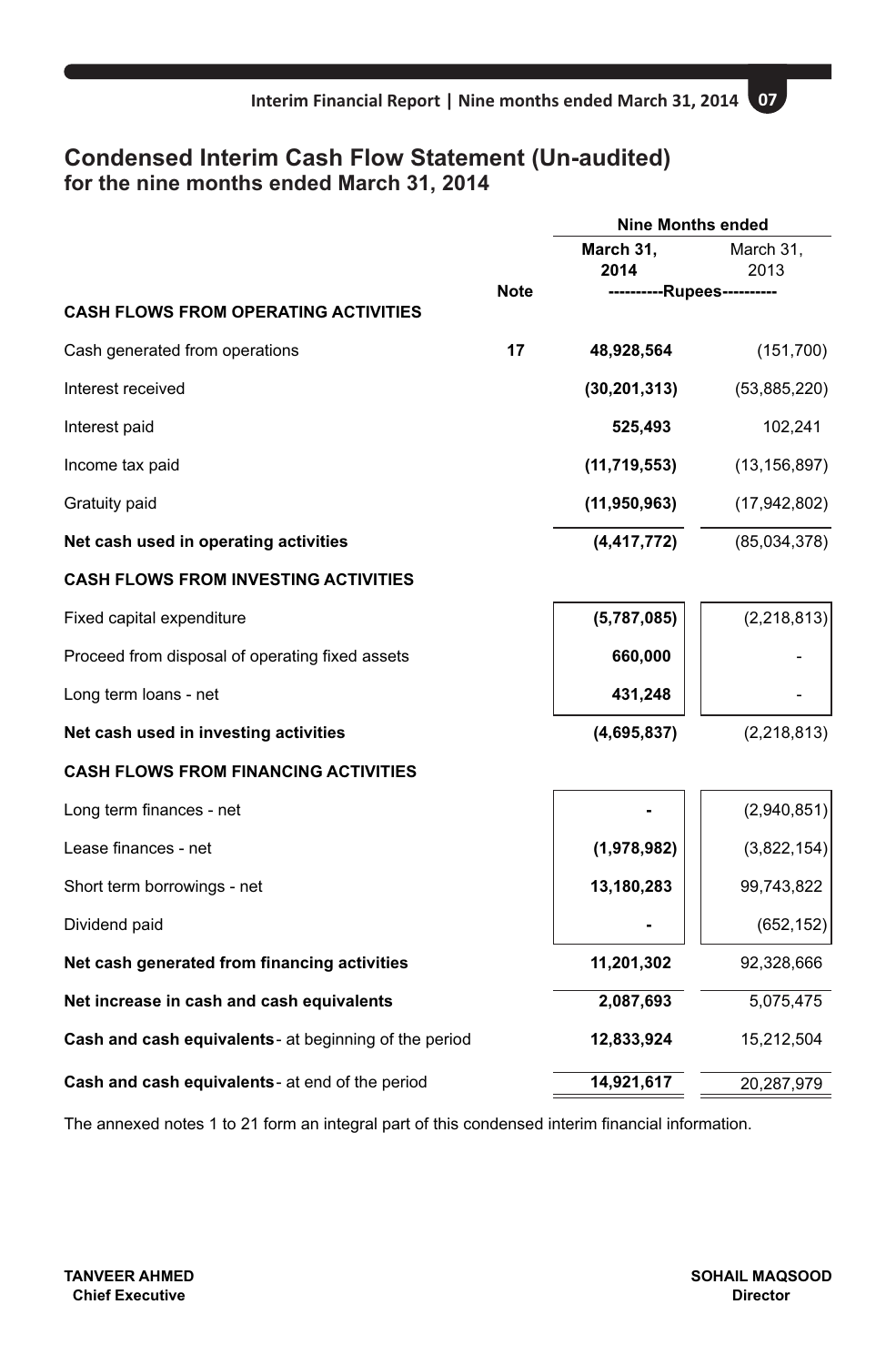# **Condensed Interim Statement of Changes in Equity (Un-audited) for the nine months ended March 31, 2014**

|                                                                                                                                                                                            | Issued.                              |                  | <b>Reserves</b>    |                            |                                 |
|--------------------------------------------------------------------------------------------------------------------------------------------------------------------------------------------|--------------------------------------|------------------|--------------------|----------------------------|---------------------------------|
|                                                                                                                                                                                            | subscribed<br>and paid-up<br>capital | Share<br>premium | General<br>reserve | <b>Accumulated</b><br>loss | Total                           |
|                                                                                                                                                                                            |                                      |                  | -- Rupees ------   |                            |                                 |
| Balance as at July 1, 2012                                                                                                                                                                 | 173,523,290                          | 15.400.000       | 460,000,000        |                            | (2,415,258,592) (1,766,335,302) |
| Loss for the nine months ended<br>March 31, 2013                                                                                                                                           |                                      |                  |                    | (400, 387, 176)            | (400, 387, 176)                 |
| Other comprehensive income                                                                                                                                                                 |                                      |                  |                    |                            |                                 |
| Total comprehensive loss for<br>the period                                                                                                                                                 |                                      |                  |                    | (400, 387, 176)            | (400, 387, 176)                 |
| Surplus on revaluation of operating<br>fixed assets realised during the<br>period on account of incremental<br>depreciation for the half year ended<br>Effect of item directly credited in |                                      |                  |                    | 49,780,223                 | 49,780,223                      |
| equity by Associated Companies                                                                                                                                                             |                                      |                  |                    |                            |                                 |
| Balance as at March 31, 2013                                                                                                                                                               | 173,523,290                          | 15,400,000       | 460,000,000        |                            | (2,765,865,546) (2,116,942,256) |
| Balance as at July 1, 2013                                                                                                                                                                 | 173,523,290                          | 15,400,000       | 460,000,000        |                            | (2,798,842,238) (2,149,918,948) |
| Profit for the nine months ended<br>March 31, 2014                                                                                                                                         |                                      |                  |                    | 384,756,256                | 384,756,256                     |
| Other comprehensive income                                                                                                                                                                 |                                      |                  |                    |                            |                                 |
| Total comprehensive income for<br>the period                                                                                                                                               |                                      |                  |                    | 384,756,256                | 384,756,256                     |
| Surplus on revaluation of operating<br>fixed assets realised during the<br>period on account of incremental<br>depreciation for the half year ended<br>- net of deferred taxation          |                                      |                  |                    | 21,733,885                 | 21,733,885                      |
| Effect of item directly credited in<br>equity by Associated Companies                                                                                                                      |                                      |                  |                    | 10,739,464                 | 10,739,464                      |
| Balance as at March 31, 2014                                                                                                                                                               | 173,523,290                          | 15,400,000       | 460,000,000        | (2,381,612,633)            | (1,732,689,343)                 |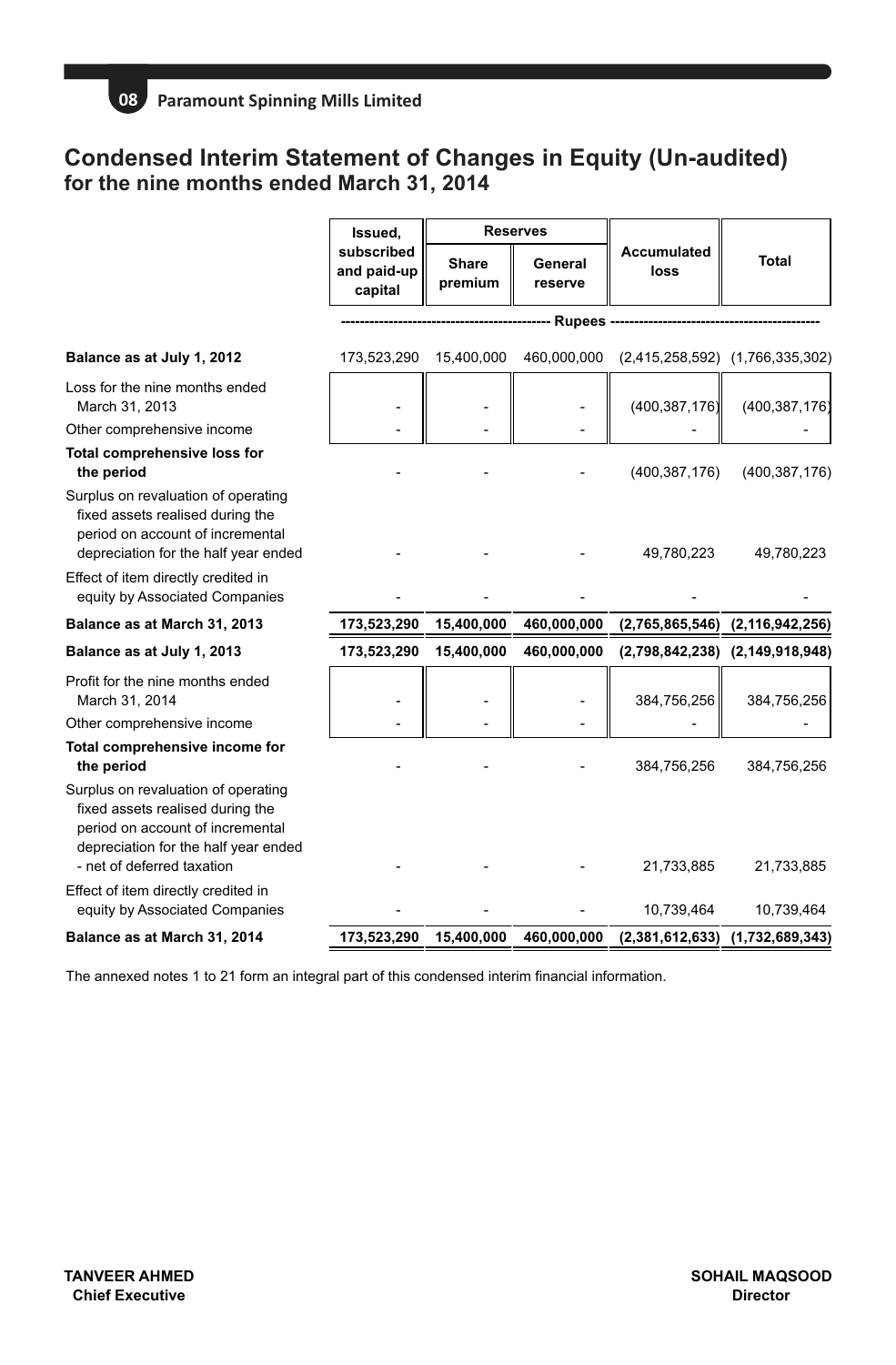# **Notes to the Condensed Interim Financial Information (Un-audited) for the nine months ended March 31, 2014**

# **1. THE COMPANYAND ITS OPERATIONS**

- **1.1** Paramount Spinning Mills Limited (the Company) was incorporated as a public limited Company on August 22, 1981 and its shares are listed on Karachi and Lahore Stock Exchanges. The registered office is located at Finlay House, I.I. Chundrigar Road, Karachi. The manufacturing facilities of the Company are located at Kotri and Raiwind. The Company is principally engaged in progressive manufacture and sales of cotton yarn, garments and yarn dyeing.
- **1.2** The Board of Directors of the Company in its meeting held on April 5, 2011 approved the scheme of merger by amalgamation of Gulistan Spinning Mills Limited, Gulshan Spinning Mills Limited into Paramount Spinning Mills Limited along with the approval of the share swap ratio in relation thereto. The Company on orders of Sindh High Court called Extra Ordinary General Meeting on August 1, 2011 in which the above said scheme was approved by the shareholders of the Company. No Objection Certificates from its creditors and lenders are pending for the said matter.

### **1.3 Going concern assumption**

The Company has accumulated loss of Rs.2.325 billion as at March 31, 2014 and as at that date its current liabilities exceeded its current assets by Rs.2.123 billion. This is mainly due to under utilisation of capacity because of insufficiency of working capital lines, high fuel and power cost, reduction in the Company's margin due to high production cost and devaluation of rupee against U.S. Dollar. All the working capital lines and other finances have been curtailed and blocked by respective banks and financial institutions due to litigations with these lenders as detailed in note 15.1.1 to this condensed interim financial information rendering the Company unable to operate its manufacturing facilities in normal manners. This condensed interim financial information, however, has been prepared under the going concern assumption due to following reasons:

### **(a) Restructuring / rescheduling of existing debt / loan facilities**

The Company alongwith its restructuring agent (a leading financial institutions) and all lending financial institutions & banks are in the process of finalising and approving the terms to restructure the outstanding debt obligations of the Company. An indicative term sheet of the restructuring terms is being signed; immediately thereafter legal documentation will be executed to formalize the restructuring of outstanding debts of the Company. As per this indicative restructuring term sheet, the aggregate amount of principal outstanding will be repaid in instalments over a period of 8 years and mark-up will be charged at a reduced rate. Total accrued and outstanding mark-up till June 30, 2013 payable by the Company to its lenders will be repaid after the completion of repayment term of principal i.e. 8 years. After the formalization of this restructuring agreement, working capital lines and raw materials inventory will be released to the Company in order to run its operations normally. The management and its restructuring agent expects that entire process will be completed in due course of time and the Company will come out of liquidity crunch; and

**(b)** the management is expecting equity injection from the Company's sponsor directors in the foreseeable future. This will help in overcoming the working capital shortfall and finalisation of the restructuring of finance facilities.

The management anticipates that above steps will not only bring the Company out of the existing financial crisis but also contribute significantly towards the profitability of the Company in the foreseeable future. Therefore, this condensed interim financial information does not include any adjustment that might result, should the Company not be able to continue as a going concern.

# **2. BASIS OF PREPARATION**

This condensed interim financial information is un-audited and has been prepared in accordance with the requirements of the International Accounting Standard 34 - 'Interim Financial Reporting' and provisions of and directives issued under the Companies Ordinance, 1984. In case where requirements differ, the provisions of or directives issued under the Companies Ordinance, 1984 have been followed. This condensed interim financial information does not include all the information required for annual financial statements and therefore should be read in conjunction with the audited annual financial statements of the Company for the year ended June 30, 2013.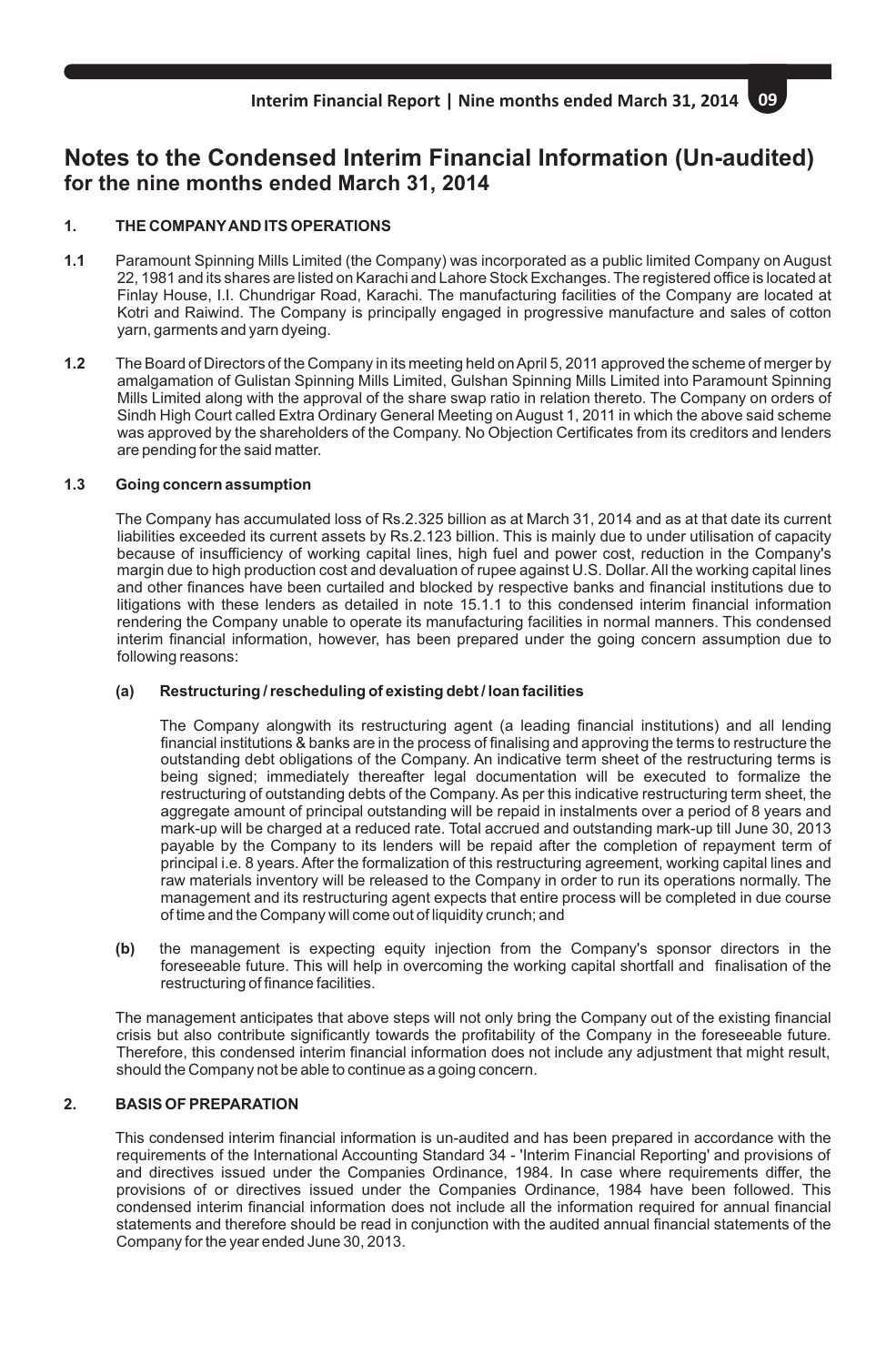### **3. ACCOUNTING POLICIES**

The accounting policies adopted for the preparation of this condensed interim financial information are the same as those applied in the preparation of preceding audited annual published financial statements of the Company for the year ended June 30, 2013.

### **4. ACCOUNTING ESTIMATES AND JUDGEMENTS**

The preparation of this condensed interim financial information in conformity with the approved accounting standards requires the use of certain critical accounting estimates and assumptions. It also requires management to exercise its judgement in the process of applying the Company's accounting policies. Estimates and judgements are continually evaluated and are based on historical experience and other factors, including expectation of future events that are believed to be reasonable under the circumstances. However, actual results may differ from these estimates.

During the preparation of this condensed interim financial information, the significant judgements made by the management in applying the Company's accounting policies and the key sources of estimation and uncertainty were the same as those that were applied to the audited annual financial statements for the year ended June 30, 2013.

|     |                                                                                     |             | <b>Un-audited</b><br>March 31.<br>2014 | Audited<br><b>June 30,</b><br>2013 |
|-----|-------------------------------------------------------------------------------------|-------------|----------------------------------------|------------------------------------|
|     |                                                                                     | <b>Note</b> | -----------Rupees-----------           |                                    |
| 5.  | PROPERTY, PLANT AND EQUIPMENT                                                       |             |                                        |                                    |
|     | Net book value at beginning of the period / year                                    |             | 2,410,718,695                          | 2,557,894,389                      |
|     | Additions during the period / year<br>Disposals, costing Rs.769,000 (June 30, 2013: | 5.1         | 5,787,085                              | 3,785,900                          |
|     | Rs.101,298,844) - at net book value                                                 |             | (124, 414)                             | (94, 317, 408)                     |
|     | Depreciation charge for the period / year                                           |             | (39, 360, 354)                         | (56, 644, 186)                     |
|     | Net book value at end of the period / year                                          |             | 2,377,021,012                          | 2,410,718,695                      |
| 5.1 | Additions during the period / year:                                                 |             |                                        |                                    |
|     | Buildings on leasehold land                                                         |             | 2,688,834                              | 1,283,084                          |
|     | Plant and machinery                                                                 |             | 735,090                                | 1,329,817                          |
|     | Electric Installations                                                              |             | 2,190,733                              | 286,358                            |
|     | Mills equipment                                                                     |             | 117,428                                | 696,197                            |
|     | Furniture and fixtures                                                              |             | 3,200                                  | 4,800                              |
|     | Office equipment                                                                    |             | 51,800                                 | 185,644                            |
|     |                                                                                     |             | 5,787,085                              | 3,785,900                          |
| 6.  | <b>LONG TERM INVESTMENTS</b>                                                        |             |                                        |                                    |
|     | In Associated Companies                                                             |             |                                        |                                    |
|     | Quoted                                                                              |             |                                        |                                    |
|     | Gulistan Textile Mills Limited                                                      | 6.1         |                                        |                                    |
|     | <b>Gulistan Spinning Mills Limited</b>                                              | 6.2         |                                        |                                    |
|     | <b>Unquoted</b>                                                                     |             |                                        |                                    |
|     | <b>Gulistan Fibres Limited</b>                                                      | 6.3         |                                        | 55,066,672                         |
|     |                                                                                     |             |                                        | 55,066,672                         |
|     |                                                                                     |             |                                        |                                    |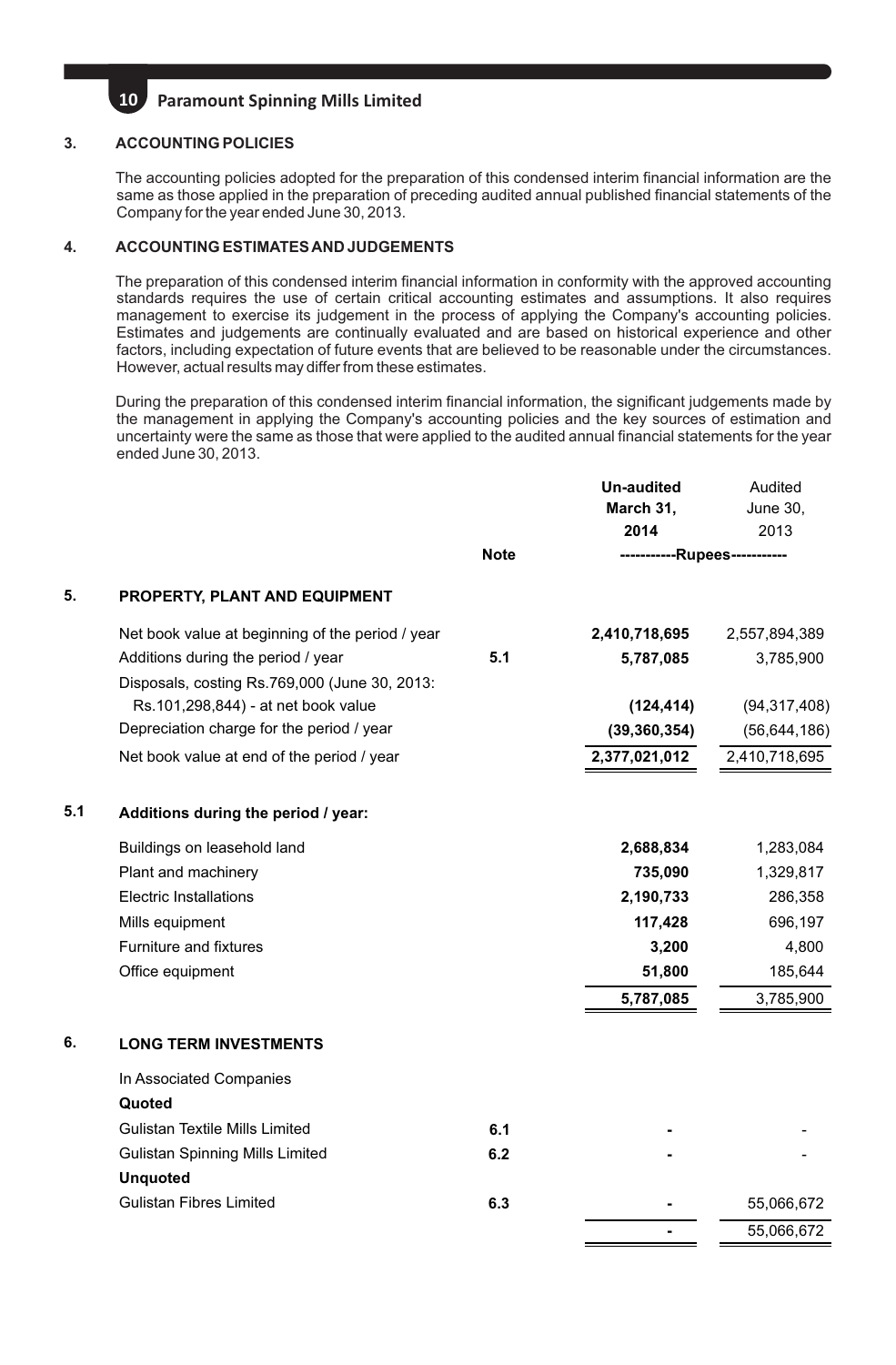**6.1** Previously, Gulistan Textile Mills Limited (GTM) was associated company based on the cross equity direct and indirect investments of more than 20%. However, GTM, during the current period has disposed of its investment in the Company's paid-up capital due to which GTM is no more associate of the Company. The Company has reclassified its investment in GTM as 'Investment at fair value through profit or loss' (note 8). This has resulted in gain of Rs.481.336 million which has been recognised in profit and loss account as per provisions of IAS 28 'Investment in Associates'.

|     |                                                  |             | Un-audited<br>March 31,               | Audited<br>June 30, |
|-----|--------------------------------------------------|-------------|---------------------------------------|---------------------|
|     |                                                  | <b>Note</b> | 2014<br>------------Rupees----------- | 2013                |
| 6.2 | <b>Gulistan Spinning Mills Limited</b>           |             |                                       |                     |
|     | 202,777 (June 30, 2013: 202,777) ordinary        |             |                                       |                     |
|     | shares of Rs.10 each - cost                      | 6.2.1       | 2,346,250                             | 2,346,250           |
|     | Equity held 1.39% (June 30, 2013: 1.39%)         |             |                                       |                     |
|     | Market value Rs.0.852 million (June 30, 2013:    |             |                                       |                     |
|     | Rs.0.953 million)                                |             |                                       |                     |
|     | Share of post acquisition losses                 |             | (14, 956, 985)                        | (15, 180, 533)      |
|     | Share of item directly credited in the equity of |             |                                       |                     |
|     | <b>Associated Company</b>                        |             | 629,807                               | 426,519             |
|     | Share of surplus on revaluation of fixed assets  |             | 11,980,928                            | 12,407,764          |
|     |                                                  |             |                                       |                     |
|     |                                                  |             |                                       |                     |

**6.2.1** Gulistan Spinning Mills Limited is an Associated Company based on common directorship.

|     |                                                  |             | Un-audited<br>March 31,<br>2014 | Audited<br>June 30.<br>2013 |
|-----|--------------------------------------------------|-------------|---------------------------------|-----------------------------|
|     |                                                  | <b>Note</b> | -----------Rupees-----------    |                             |
| 6.3 | <b>Gulistan Fibres Limited</b>                   |             |                                 |                             |
|     | 741,185 ordinary shares of Rs.10 each - cost     |             | 5,530,760                       | 5,530,760                   |
|     | Share of post acquisition losses                 |             | (254, 010, 741)                 | (226, 989, 252)             |
|     | Share of item directly credited in the equity of |             |                                 |                             |
|     | <b>Associated Company</b>                        |             | 14.134.893                      | 9.746.460                   |
|     | Share of surplus on revaluation of fixed assets  |             | 248,538,281                     | 266.778.704                 |
|     |                                                  |             | 14.193.193                      | 55.066.672                  |
|     | Less: investment disposed during the period      | 6.3.1       | 14.193.193                      |                             |
|     |                                                  |             |                                 | 55.066.672                  |

**6.3.1** The management keeping in view the on-going financial crises has disposed-off its investments of 741,185 ordinary shares of Rs.10 each of Gulistan Fibres Limited to the relative of the Chief Executive (a related party) at the rate of Rs.103.64 per share. Sales proceed of Rs.76.816 million has been adjusted against interest free loan provided by this relative to the Company in preceding financial year (note 13.2). Difference between sales proceed and value based on equity method of this investment has been credited to 'Other Income' (note 17).

# **7. STOCK-IN-TRADE**

All of the current assets of the Company are under banks' charge as security of short term borrowings (note 13). The Company filed a suit in the Lahore High Court against all banks / financial institutions under section 9 of the Financial Institutions (Recovery of Finances) Ordinance, 2001. Further various banks and financial institutions have also filed suits before Banking Court, Sindh High Court and Lahore High Court for recovery of their financial liabilities through attachment and sale of Company's hypothecated / mortgaged / charged stocks and properties as fully explained in note 15.1.1.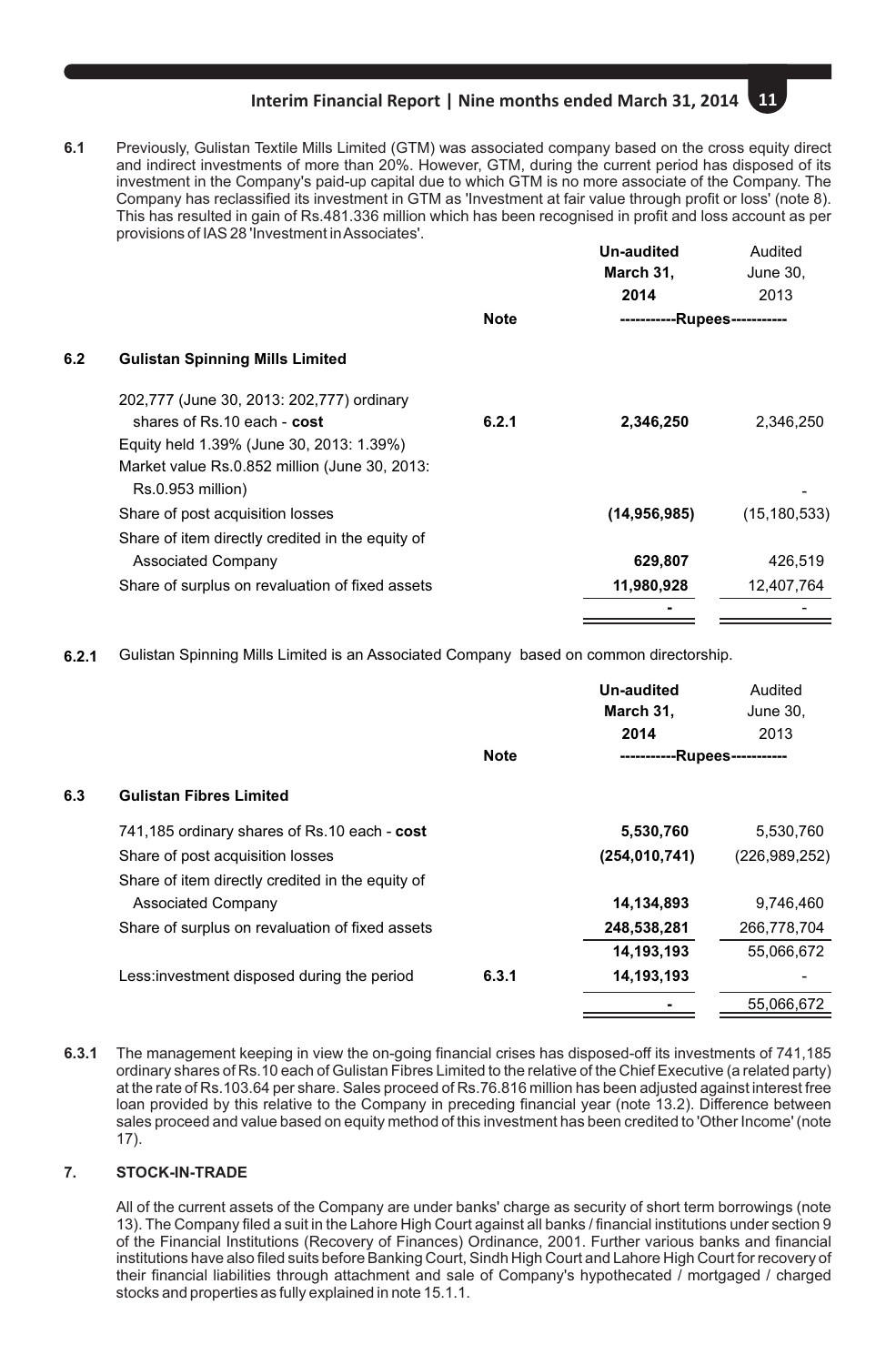|    |                                                                        |             | Un-audited<br>March 31.<br>2014 | Audited<br>June 30.<br>2013 |  |
|----|------------------------------------------------------------------------|-------------|---------------------------------|-----------------------------|--|
|    |                                                                        | <b>Note</b> |                                 | --Rupees-----------         |  |
| 8. | <b>SHORT TERM INVESTMENT</b><br>- At fair value through profit or loss |             |                                 |                             |  |
|    | <b>Gulistan Textile Mills Limited</b>                                  |             |                                 |                             |  |
|    | 1,648,740 (June 30, 2013:1,648,740)<br>ordinary shares of Rs.10 each   | 8.1         | 26,379,840                      |                             |  |
|    | Equity held 8.68% (June 30, 2013: 8.68%)                               |             |                                 |                             |  |

**8.1** Refer contents of note 6.1 to this condensed interim financial information.

### **9. LONG TERM FINANCES AND LIABILITIES AGAINST ASSETS SUBJECT TO FINANCE LEASE -** Secured

The Company filed a suit in the Lahore High Court against all banks / financial institutions under section 9 of the Financial Institutions (Recovery of Finances) Ordinance, 2001 and lending banks have also filed suits before different High Courts for recovery of their long term & short term liabilities and lease finances through attachment and sale of Company's hypothecated / mortgaged / charged stocks and properties as fully disclosed in note 15.1.1.

Due to the abovementioned litigations the Company's financial arrangements with banking companies and lessors are disputed and these liabilities have become payable on demand so instalments due after the period ending March 31, 2015 have been grouped in current portion of non-current liabilities in accordance with the requirements of International Accounting Standard (IAS) 1 'Financial Statements Presentation'.

# **10. TRADE AND OTHER PAYABLES**

Trade and other payables include bills payable / letters of credit payable of Rs.587.826 million (June 30, 2013: Rs.579.180 million), which represent payables to various financial institutions in respect of letters of credit (LCs) issued by the financial institutions in favour of various local and imported raw material suppliers.

### **11. ACCRUED MARK-UP/ INTEREST**

During the period of nine months ended March 31, 2014, the Company has not provided mark-up / interest on its long term finances, lease finances and short term borrowings to the extent of Rs.17.063 million, Rs.1.532 million and Rs.131.794 million respectively due to pending litigations with the financial institutions.

|     |                                          |             | Un-audited    | Audited            |
|-----|------------------------------------------|-------------|---------------|--------------------|
|     |                                          |             | March 31,     | June 30,           |
|     |                                          |             | 2014          | 2013               |
|     |                                          | <b>Note</b> | ----------    | -Rupees----------- |
| 12. | <b>SHORT TERM BORROWINGS</b>             |             |               |                    |
|     | Short term finances - secured            | 12.1        | 1,323,187,528 | 1,329,340,007      |
|     | Running finances - secured               | 12.1        | 317,754,375   | 315,180,324        |
|     | Loan from a related party - unsecured    |             | 21,662,236    | 21,762,236         |
|     | Interest free loans from related parties |             |               |                    |
|     | - unsecured                              |             | 154,094,841   | 222.282.061        |
|     | Temporary bank overdraft - unsecured     |             | 20,852,653    | 12,623,136         |
|     |                                          |             | 1,837,551,634 | 1,901,187,764      |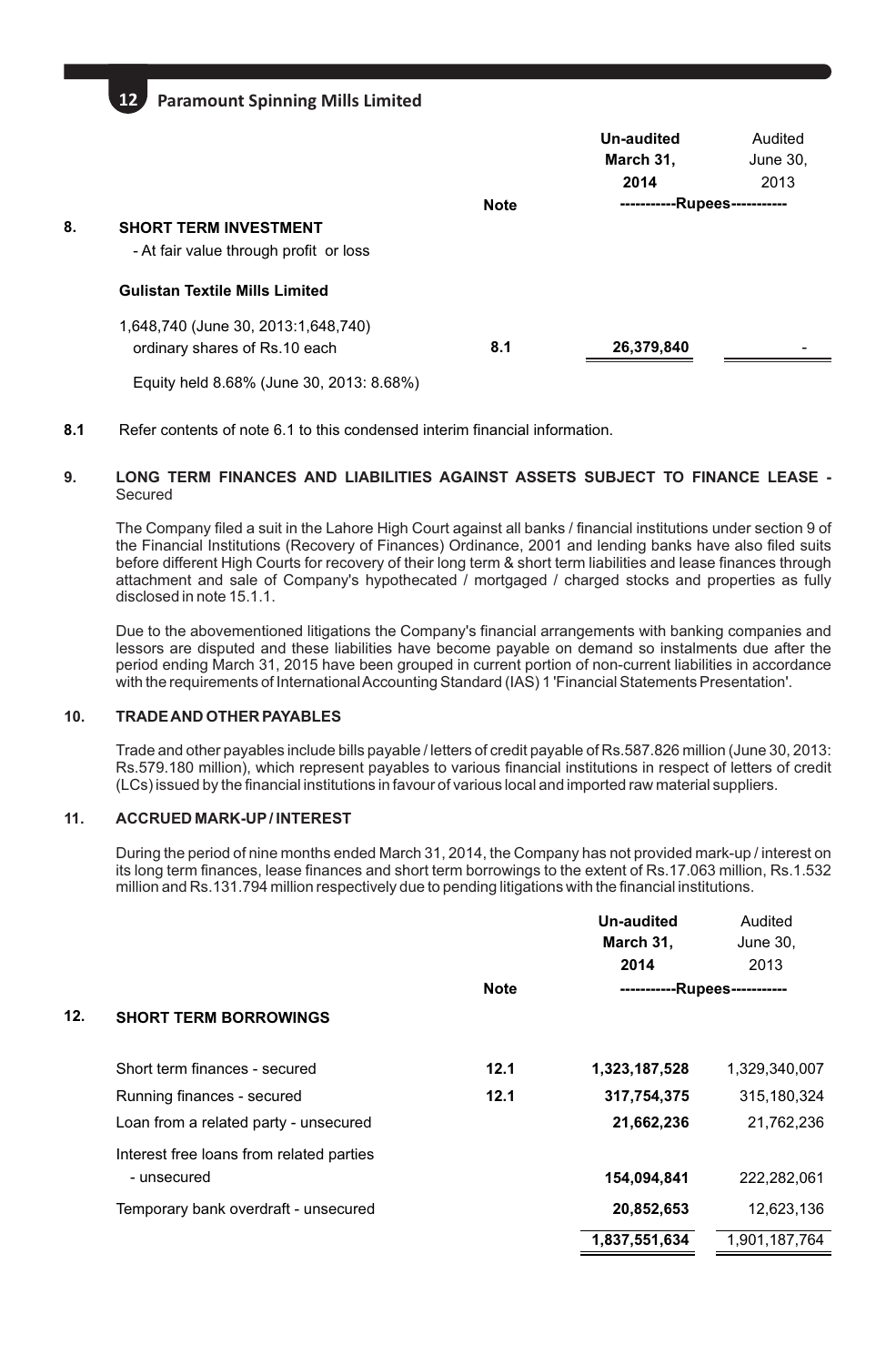**12.1** The abovementioned balances are against expired finance facilities and have not been renewed by the respective banks / financial institutions. These banks & financial Institutions have filed suits before different Civil Courts, Banking Courts and High Courts for recovery of their financial liabilities through attachment and sale of Company's hypothecated / mortgaged / charged stocks and properties. The Company had also filed a suit in the Lahore High Court for redemption / release of security, rendition of accounts, recovery of damages, permanent injunction and ancillary reliefs as more fully detailed in note 15.1.1.

|     |                                                                                         |                   | <b>Un-audited</b>            | Audited<br>June 30, |  |
|-----|-----------------------------------------------------------------------------------------|-------------------|------------------------------|---------------------|--|
|     |                                                                                         | March 31,<br>2014 |                              |                     |  |
|     |                                                                                         |                   |                              | 2013                |  |
|     |                                                                                         | <b>Note</b>       | -----------Rupees----------- |                     |  |
| 13. | <b>CURRENT PORTION OF NON-CURRENT</b><br><b>LIABILITIES</b>                             |                   |                              |                     |  |
|     | Long term finances:                                                                     |                   |                              |                     |  |
|     | - overdue instalments                                                                   |                   | 114,789,594                  | 70,615,497          |  |
|     | - instalments due within next twelve months<br>- instalments due after March 31, 2015 / |                   | 52,330,990                   | 59,289,171          |  |
|     | June 30, 2014                                                                           | 13.1              | 66,074,634                   | 103,290,550         |  |
|     |                                                                                         |                   | 233, 195, 218                | 233, 195, 218       |  |
|     | Liabilities against assets subject to<br>finance lease                                  |                   |                              |                     |  |
|     | - overdue instalments                                                                   |                   | 15,759,266                   | 13,873,815          |  |
|     | - instalments due within next twelve months<br>- instalments due after March 31, 2015 / |                   | 6,025,583                    | 7,341,954           |  |
|     | June 30, 2014                                                                           | 13.1              | 4,297,956                    | 6,846,017           |  |
|     |                                                                                         |                   | 26,082,804                   | 28,061,786          |  |
|     |                                                                                         |                   | 259,278,022                  | 261,257,004         |  |

**13.1** Refer contents of note 10 to this condensed interim financial information.

### **14. CONTINGENCIES AND COMMITMENTS**

### **14.1** Contingencies

- **14.1.1**Liabilities towards banks and financial institutions
	- **(a)** Various banks and financial Institutions have filed recovery suits before Banking Court Karachi, Sindh High Court and Lahore High Court for recovery of their long term and short term liabilities through attachment and sale of Company's hypothecated / mortgaged / charged stocks and properties. The aggregate amount of these claims is Rs.2,113.550 million (June 30, 2013: Rs.2,113.550 million).

The management is strongly contesting the above mentioned suits on the merits as well as cogent factual and legal grounds available to the Company under the law. Since all the cases are pending before various Courts therefore the ultimate outcome these cases can not be established.

**(b)** The Company filed a global suit in the Lahore High Court (LHC) against all banks / financial institutions under Section 9 of the Financial Institutions (Recovery of Finances) Ordinance, 2001 (the Ordinance) for redemption / release of security, rendition of accounts, recovery of damages, permanent injunction and ancillary reliefs. The LHC vide its interim order dated October 25, 2012 ordered not to disturb the present position of current assets and fixed assets of the Company and no coercive action shall be taken against the Company. The LHC through its order dated September 11, 2013 dismissed the case on legal grounds. The Company filed appeal before Divisional Bench of the LHC against the abovementioned order. The Divisional Bench passed the order, dated November 27, 2013, that respondent bank will not liquidate the Company's assets and operation of impugned judgement and decree dated September 11, 2013 will remain suspended meanwhile.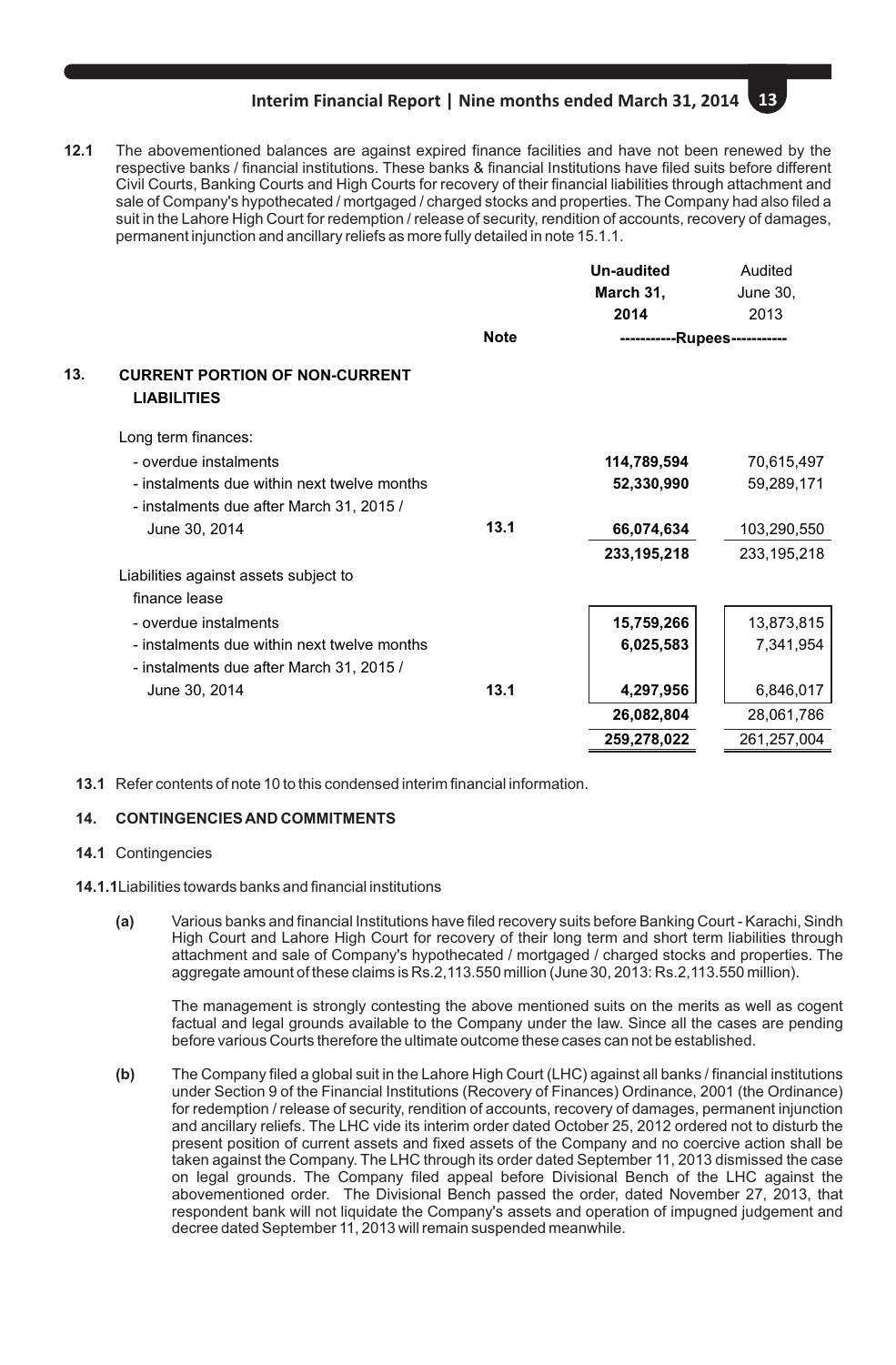However, the Company alongwith its restructuring agent and all lending financial institutions & banks are in the process of finalising and approving the terms to restructure the outstanding debt obligations of the Company. An indicative term sheet of the restructuring terms is being signed; immediately thereafter legal documentation will be executed to formalize the restructuring of outstanding debts of the Company. The management expects that entire process will be completed in due course of time and these recovery suits will be settled accordingly

- **15.1.2** There has been no change in the matters as detailed in notes 29.1.2 and 29.1.3 to the Company's published annual financial statements for the year ended June 30, 2013.
- **15.1.3** Counter guarantees aggregating Rs.9.067 million (June 30, 2013: Rs.9.067 million) were given by the Company to various banks outstanding as at December 31, 2013 in respect of guarantees issued in favour of various Government Departments / Institutions.

### **14.2 Commitments**

There has been no commitment as at March 31, 2014 and June 30, 2013.

### **15. COST OF SALES**

|                               | (Un-audited)  |                 |                          |                 |  |
|-------------------------------|---------------|-----------------|--------------------------|-----------------|--|
|                               | Quarter ended |                 | <b>Nine Months ended</b> |                 |  |
|                               | March 31,     | March 31,       | March 31,                | March 31,       |  |
|                               | 2014          | 2013            | 2014                     | 2013            |  |
|                               | (Rupees) -    |                 |                          |                 |  |
| Stocks - opening              | 238,676,466   | 156,957,695     | 277,040,674              | 233,808,882     |  |
| Cost of goods<br>manufactured | 729,360,307   | 627,863,676     | 2,183,346,772            | 1,918,215,592   |  |
| Purchase of<br>finished goods | 10,506,000    |                 | 10,506,000               | 2,419,810       |  |
|                               | 739,866,307   | 627,863,676     | 2,193,852,772            | 1,920,635,402   |  |
|                               | 978,542,773   | 784,821,371     | 2,470,893,446            | 2,154,444,284   |  |
| Stocks - closing              | (177,250,198) | (144, 039, 201) | (177, 250, 198)          | (144, 039, 201) |  |
|                               | 801,292,575   | 640,782,170     | 2,293,643,248            | 2,010,405,084   |  |

### **16. OTHER INCOME**

Includes gains of Rs.481.336 million and Rs.311.161 million arisen upon reclassification of investment in an Associate to 'Investment at fair value through profit or loss' and due to disposal of investment in an Associated Company respectively. Refer contents of note 6.1 and 6.3.1 to this condensed interim financial information.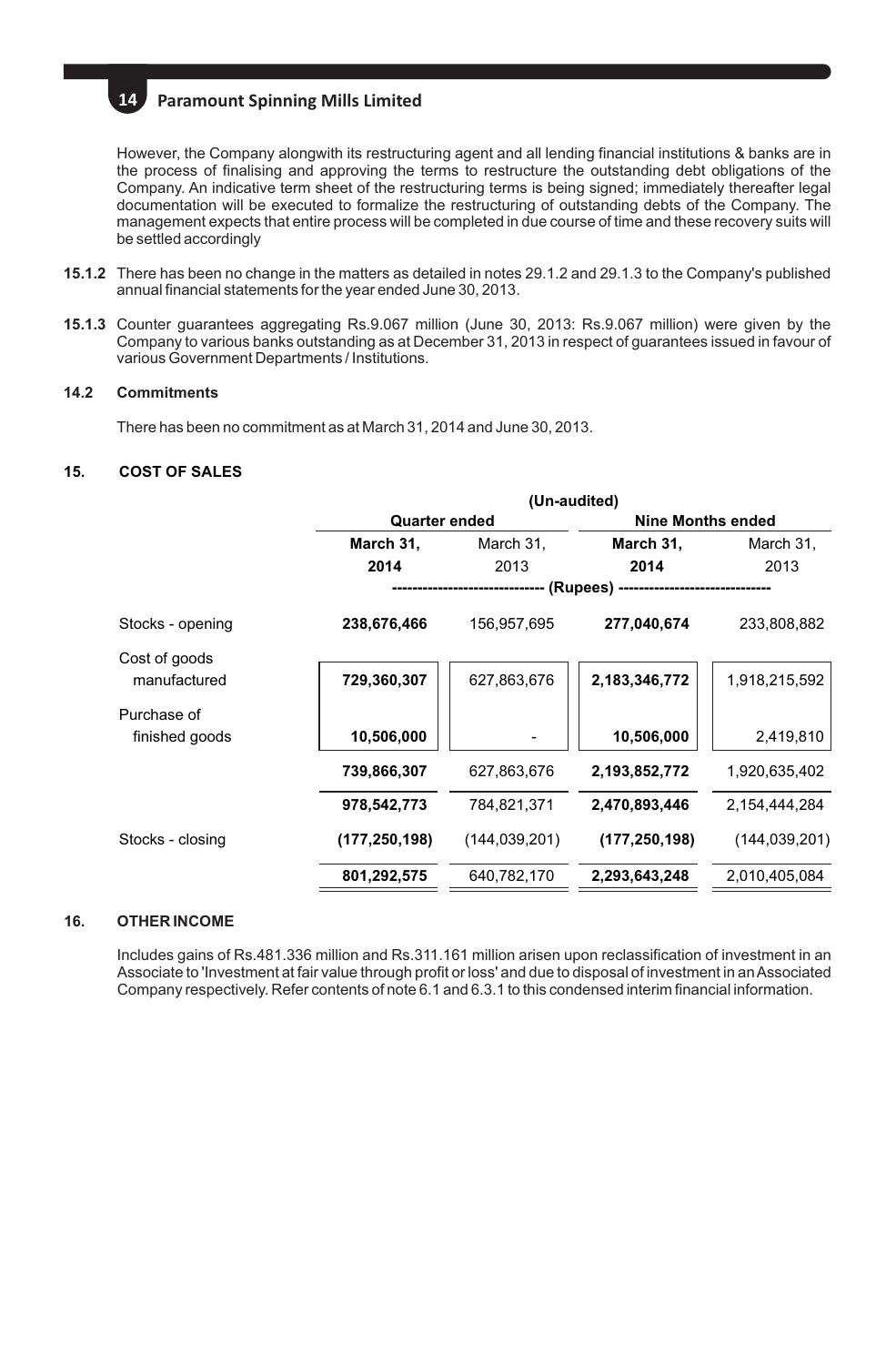|      |                                               |      | (Un-audited)<br><b>Nine Months ended</b> |                               |  |
|------|-----------------------------------------------|------|------------------------------------------|-------------------------------|--|
|      |                                               |      | March 31,                                | March 31,                     |  |
|      |                                               |      | 2014                                     | 2013                          |  |
|      |                                               | Note | -------------Rupees-------------         |                               |  |
| 17.  | <b>CASH GENERATED FROM OPERATIONS</b>         |      |                                          |                               |  |
|      | Profit / (loss) before taxation               |      | 406,831,698                              | (381, 331, 982)               |  |
|      | Adjustments for non-cash and other items:     |      |                                          |                               |  |
|      | Depreciation of operating fixed assets        |      | 39,360,354                               | 52,190,093                    |  |
|      | Provision of gratuity                         |      | 18,369,929                               | 12,685,492                    |  |
|      | Finance cost                                  |      | 26,502,365                               | 43,486,706                    |  |
|      | Share of loss of Associated Companies         |      | 15,254,118                               | 146,511,781                   |  |
|      | Exchange gain - net                           |      | (2, 275, 047)                            |                               |  |
|      | Interest income                               |      | (305, 726)                               | (268, 825)                    |  |
|      | Gain on disposal of operating fixed assets    |      | (535, 586)                               | (509, 402)                    |  |
|      | Gain on disposal of investment in an          |      |                                          |                               |  |
|      | <b>Associated Company</b>                     |      | (311, 161, 501)                          |                               |  |
|      | Gain on reclassification of investment in     |      |                                          |                               |  |
|      | an Associated Company to investment           |      |                                          |                               |  |
|      | at fair value through profit or loss          |      | (481,336,378)                            |                               |  |
|      | Reversal of impairment loss on                |      |                                          |                               |  |
|      | equity investments<br>Working capital changes | 17.1 | 338,224,337                              | (62, 462, 837)<br>189,547,273 |  |
|      |                                               |      |                                          |                               |  |
|      |                                               |      | 48,928,564                               | (151, 700)                    |  |
| 17.1 | <b>Working capital changes</b>                |      |                                          |                               |  |
|      | (Increase) / decrease in current assets:      |      |                                          |                               |  |
|      | Stores, spare parts and loose tools           |      | 13,343,306                               | 7,204,089                     |  |
|      | Stock-in-trade                                |      | 135,645,454                              | 129,870,113                   |  |
|      | Trade debts                                   |      | 111,009,976                              | 112,864,248                   |  |
|      | Loans and advances                            |      | (9,514,106)                              | 23,520,391                    |  |
|      | Short term deposits                           |      | 516,800                                  | 271,072                       |  |
|      | Other receivables                             |      | (7,703,501)                              | (25, 913, 637)                |  |
|      |                                               |      | 243,297,928                              | 247,816,276                   |  |
|      | Increase in trade and other payables          |      | 94,926,409                               | (58, 269, 003)                |  |
|      |                                               |      | 338,224,337                              | 189,547,273                   |  |

### **18. FINANCIAL RISK MANAGEMENT**

The Company's activities expose it to a variety of financial risks: market risk (including currency risk, interest rate risk and other price risk), credit risk and liquidity risk.

The condensed interim financial information does not include all financial risk management information and disclosures required in the audited annual financial statements and should be read in conjunction with the Company's audited annual financial statement as at June 30, 2013.

There have been no changes in the risk management policies since the year end.

# **19. RELATED PARTYTRANSACTIONS**

### **19.1 Significant transactions with related parties are as follows:**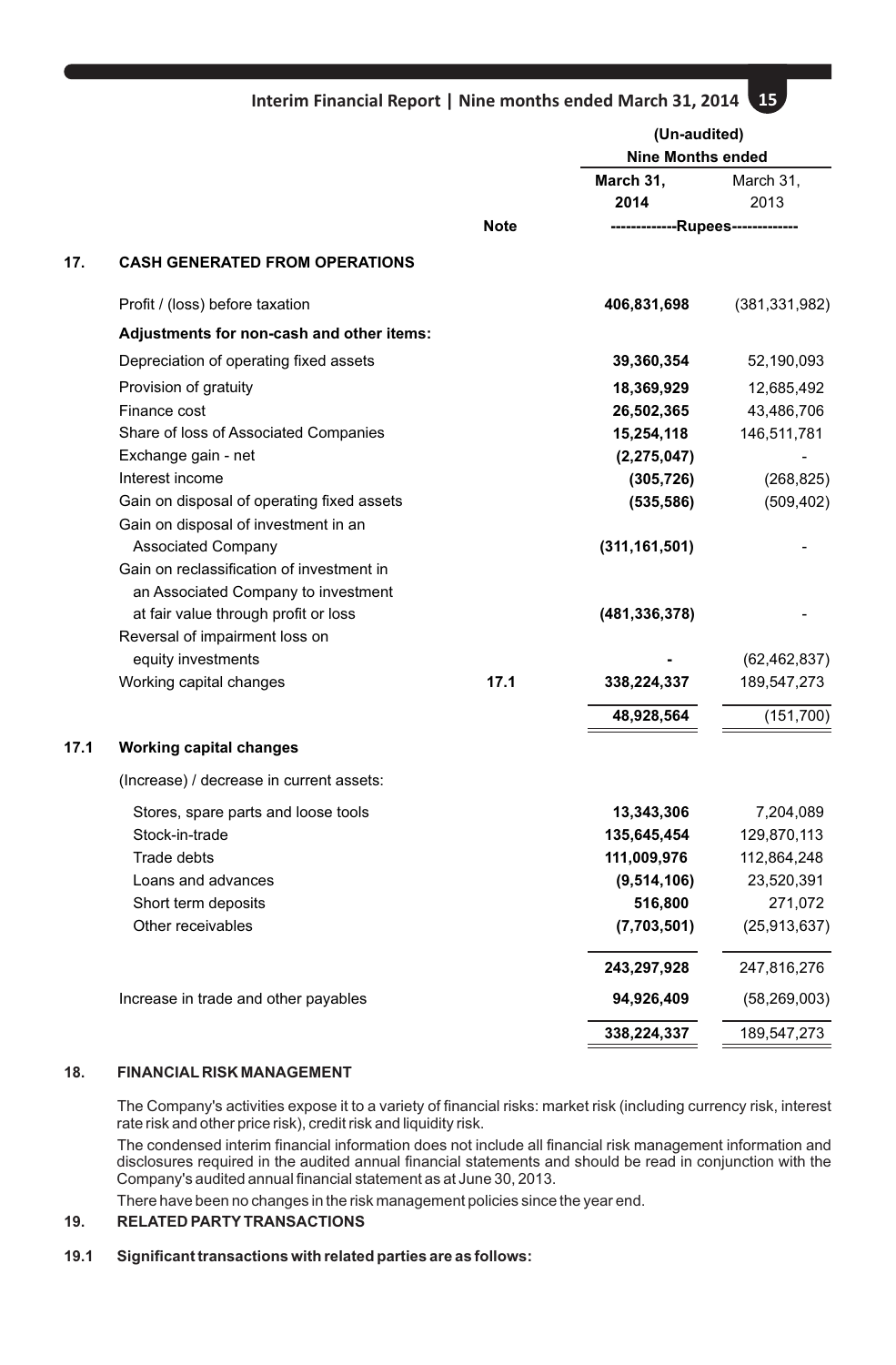| <b>Nature of transactions</b> | (Un-audited)<br>Nine Months ended |             |  |
|-------------------------------|-----------------------------------|-------------|--|
|                               | March 31,                         | March 31,   |  |
|                               | 2014                              | 2013        |  |
|                               | -Rupees-                          |             |  |
| Purchases                     | 124,902,123                       | 115,201,856 |  |
| Processing charges            |                                   | 2,522,542   |  |
| Sales                         | 11,389,895                        | 42,770,653  |  |
| Processing income             | 2,706,652                         | 15,950,271  |  |

# **20. SEGMENT INFORMATION**

**20.1** The Company's reportable segments are as follows:

- spinning;
- dyeing;
- garments; and
- weaving note 22.3.

Information regarding the Company's reportable segments is presented below:

### **20.2 Segment revenues and results**

|                                        | <b>Spinning</b> | <b>Dyeing</b> | <b>Garments</b> | Weaving<br>- note 22.3 | Total         |
|----------------------------------------|-----------------|---------------|-----------------|------------------------|---------------|
|                                        |                 |               | Rupees          |                        |               |
| For the year ended<br>March 31, 2014   |                 |               |                 |                        |               |
| Sales                                  | 903,370,319     | 84,130,020    | 1,106,802,746   |                        | 2,094,303,085 |
| Cost of sales                          |                 |               |                 |                        | 2,293,643,248 |
| Gross loss                             |                 |               |                 |                        | (199,340,163) |
|                                        |                 |               |                 |                        |               |
| For the period ended<br>March 31, 2013 |                 |               |                 |                        |               |
| Sales                                  | 584.318.493     | 221,789,365   | 1.099.411.563   |                        | 1,905,519,421 |
| Cost of sales                          |                 |               |                 |                        | 2,010,405,084 |
| Gross loss                             |                 |               |                 |                        | (104,885,662) |

# **21. GENERAL**

- **21.1** Figures have been rounded off to the nearest rupee except stated otherwise.
- **21.2** This condensed interim financial information has been authorized for issue by the Board of Directors of the Company on April 25, 2014.